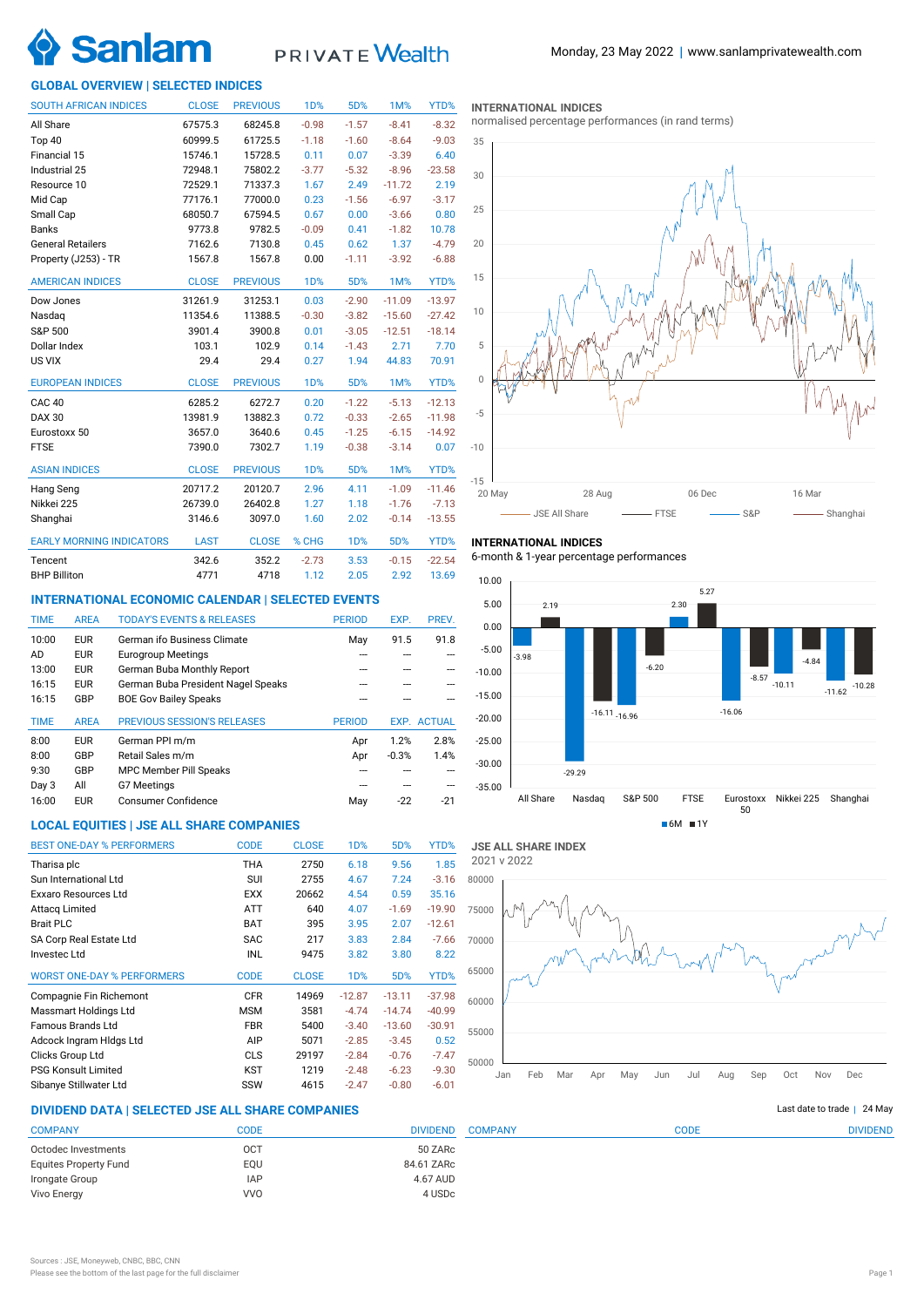| <b>COMPANY</b>                      | <b>CLOSE</b> | <b>PREVIOUS</b> | <b>1D%</b> | 5D%      | <b>1M%</b> | YTD%     |
|-------------------------------------|--------------|-----------------|------------|----------|------------|----------|
| Absa Group                          | 16556        | 16734           | $-1.06$    | $-1.14$  | $-6.46$    | 8.53     |
| Anglo                               | 69910        | 67903           | 2.96       | 7.55     | $-11.73$   | 7.27     |
| Angloplat                           | 155045       | 153346          | 1.11       | $-5.93$  | $-22.83$   | $-14.66$ |
| Anglo Gold Ashanti                  | 27698        | 27951           | $-0.91$    | 0.03     | $-18.18$   | $-15.73$ |
| Anheuser-Busch Inbev                | 85783        | 86237           | $-0.53$    | $-4.28$  | $-7.76$    | $-10.89$ |
| <b>Bhp Group Plc</b>                | 53018        | 51100           | 3.75       | 3.31     | $-6.49$    | 11.76    |
| <b>Bid Corp</b>                     | 31670        | 32050           | $-1.19$    | $-4.09$  | $-3.74$    | $-2.98$  |
| <b>British American Tobacco Plo</b> | 68200        | 67824           | 0.55       | 0.79     | 4.76       | 16.40    |
| Compagnie Financiere                | 14969        | 17181           | $-12.87$   | $-13.11$ | $-22.32$   | $-37.98$ |
| Capitec                             | 215000       | 217470          | $-1.14$    | 1.42     | 3.90       | 5.40     |
| Discovery                           | 13839        | 13888           | $-0.35$    | $-0.70$  | $-15.74$   | $-3.61$  |
| Firstrand                           | 6699         | 6721            | $-0.33$    | $-0.10$  | $-1.46$    | 10.18    |
| Goldfields                          | 17642        | 17986           | $-1.91$    | $-4.58$  | $-20.09$   | 1.31     |
| Glencore Plc                        | 9844         | 9739            | 1.08       | 7.87     | $-1.16$    | 21.31    |
| Implats                             | 19433        | 18880           | 2.93       | $-2.14$  | $-11.61$   | $-13.63$ |
| Kumba Iron Ore                      | 50824        | 49313           | 3.06       | 7.69     | $-23.22$   | 10.47    |
| Mondi Plc                           | 29217        | 29135           | 0.28       | $-4.99$  | 0.40       | $-26.06$ |
| Mtn Group                           | 16536        | 16443           | 0.57       | $-3.16$  | $-4.08$    | $-3.13$  |
| Naspers -N                          | 160372       | 158484          | 1.19       | $-0.05$  | 7.28       | $-35.12$ |
| Prosus Nv                           | 76272        | 75782           | 0.65       | 3.83     | 3.90       | $-41.77$ |
| Stanbank                            | 16092        | 16118           | $-0.16$    | $-0.47$  | $-2.82$    | 14.93    |
| Shoprite                            | 20449        | 20761           | $-1.50$    | $-8.59$  | $-13.83$   | $-2.10$  |
| Sanlam                              | 6282         | 6193            | 1.44       | 1.14     | $-8.22$    | 5.83     |
| Sasol                               | 39350        | 38604           | 1.93       | $-0.51$  | 6.02       | 51.93    |
| Sibanye Stillwater                  | 4615         | 4732            | $-2.47$    | $-0.80$  | $-23.01$   | $-6.01$  |
| Vodacom Group                       | 14488        | 14403           | 0.59       | $-0.90$  | $-2.58$    | 7.62     |

### **LOCAL INDICES**

1-year & 3-year percentage performances





# **EXPECTED COMPANY REPORTING SCHEDULE**

| <b>COMPANY</b>          | <b>CODE</b> | <b>RELEASE</b> | <b>DATE</b>    |
|-------------------------|-------------|----------------|----------------|
| Dis-Chem Pharmacies     | <b>DCP</b>  |                | Final 23 May   |
| Barloworld              | <b>BAW</b>  |                | Interim 23 May |
| Netcare                 | NTC.        |                | Interim 23 May |
| <b>Bytes Technology</b> | BYI         |                | Final 24 May   |
| Datatec                 | DTC         | Final          | 24 Mav         |

# **BANK AND OTHER SELECTED PREFERENCE SHARES**

| <b>COMPANY</b>          | <b>CODE</b> | <b>CLOSE</b> | <b>CLEAN YIELD</b> | APPROX. NXT. LDT |
|-------------------------|-------------|--------------|--------------------|------------------|
| <b>Investec Limited</b> | <b>INPR</b> | 9550         | 7.18               | 08 Jun '21       |
| <b>Standard Bank</b>    | <b>SBPP</b> | 9050         | 6.98               | 06 Apr '22       |
| <b>Firstrand Bank</b>   | <b>FSRP</b> | 9530         | 6.76               | 16 Feb '22       |
| Absa                    | ABSP        | 84421        | 7.05               | 13 Apr '22       |
| Capitec                 | CPIP        | 10510        | 5.82               | 16 Mar '22       |
| Grindrod                | GNDP        | 8400         | 8.71               | 23 Mar '22       |
| Netcare                 | <b>NTCP</b> | 7802         | 7.23               | 04 May '22       |
| Discovery               | <b>DSBP</b> | 9636         | 8.36               | 09 Mar '22       |
| Invicta                 | <b>IVTP</b> | 8700         | 9.06               | 22 Jun '22       |
|                         |             |              |                    |                  |

### SELECTED HEADLINES

On the Johannesburg Stock Exchange (JSE), the All-Share index ended down 0.98% at 67,575 and the blue-chip Top 40 index closed down 1.18% at 60,999 points, mainly pulled down by luxury goods maker Richemont, which has a heavy weightage on the indices, even as most sectors did well. The share price of Tharisa added 6.18% on Friday, making it the best performer on the All-Share index.



### **SENS ANNOUNCEMENTS**

SELECTED HEADLINES

### **COMPAGNIE FINANCIÈRE RICHEMONT SA – Richemont delivers strong performance for the year ended 31 March 2022**

Compared to the year ended 31 March 2021, sales are up by 46% at actual exchange rates and by 44% at constant exchange rates, with double-digit increases across all business areas, regions and channels; growth momentum led by retail and the Americas. Operating profit more than doubled to € 3 390 million, delivering improved operating margin of 17.7% driven by: Jewellery Maisons with 49% sales growth at actual exchange rates (+47% at constant rates) and 34.3% operating margin; Specialist Watchmakers growing by 53% at actual exchange rates (+50% at constant exchange rates) and achieving 17.3% operating margin; Online Distributors growth of 27% at actual exchange rates (+26% at constant exchange rates), YNAP stand-alone EBITDA at breakeven before exceptional reward payment; ongoing discussions with Luxury New Retail ('LNR') partners; Other business area with strong growth (+53% at actual exchange rates, +51% at constant exchange rates) and significantly reduced operating loss; Suspension of commercial activities in Russia resulting in € 168 million negative operating result impact. Profit for the year rose by 61% to € 2 079 million. 55% increase in net cash position to € 5 251 million, supported by strong cash flow from operating activities and strict working capital management.

### Move | -12.87% Open | 15872c Close | 14969c High | 15872c Low | 14810c

### **THE FOSCHINI GROUP LIMITED – Trading update for Q4 FY2022 and further trading statement for the twelve months ended 31 March 2022**

Solid performance in all operating territories continued into Q4 FY2022 with Group retail turnover growth of 23,7% compared to Q4 FY2021. Another record quarter turnover performance from TFG Africa in terms of Rands achieved with retail turnover growth of 16,1% in Q4 FY2022 compared to Q4 FY2021 (like-for-like retail turnover growth of 11,5%), which is indicative of further, significant market share gains. Strong cash retail turnover growth for TFG Africa of 18,0% for Q4 FY2022 compared to Q4 FY2021 and 35,9% for the 12 months ended 31 March 2022. Cash retail turnover now contributes 71,1% to total TFG Africa retail turnover. Above expectation performance from TFG Australia, with retail turnover growth of 11,5% (AUD) in Q4 FY2022 compared to Q4 FY2021 in the wake of the lifting of most of the lockdown restrictions in November 2021, although remaining border restrictions were only lifted mid-March 2022. TFG London accelerated its improved performance trajectory in Q4 FY2022 with retail turnover growth of 91,6% (GBP) compared to Q4 FY2021. Group online retail turnover growth of 11,7% for the 12 months ended 31 March 2022, contributing 10,2% (FY2021: 12,0%) to total Group retail turnover. Continued investment in growth through organic investments (including over 300 store openings for the Group in FY2022), an increase in omnichannel investments and penetration in all territories and manufacturing capacity in Africa through strategic acquisitions, as previously announced.

Move | -0.1% Open | 13801c Close | 13939c High | 14590c Low | 13800c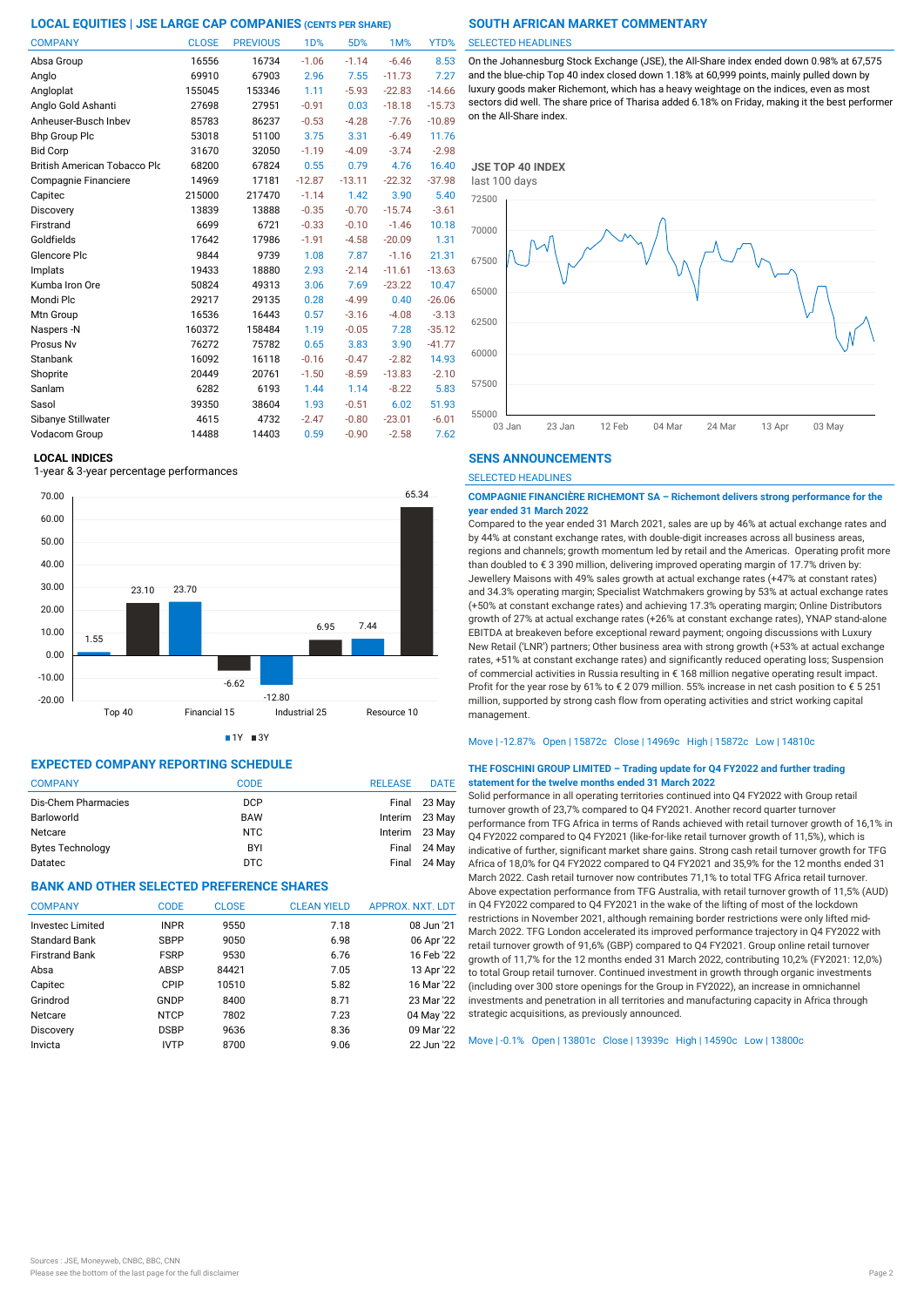**LOCAL EQUITIES | JSE MID CAP COMPANIES (CENTS PER SHARE) LOCAL EQUITIES | JSE SMALL CAP COMPANIES (CENTS PER SHARE)**

| <b>COMPANY</b>            | <b>CODE</b> | <b>CLOSE</b> | <b>PREVIOUS</b> | 1D%     | 1M%      | YTD%     | <b>COMPANY</b>               | <b>CODE</b>      | <b>CLOSE</b> | <b>PREVIOUS</b> | 1D%     | 1M%      | YTD%     |
|---------------------------|-------------|--------------|-----------------|---------|----------|----------|------------------------------|------------------|--------------|-----------------|---------|----------|----------|
| Aspen                     | APN         | 15835        | 15454           | 2.47    | $-12.01$ | $-29.45$ | Advtech                      | ADH              | 1750         | 1752            | $-0.11$ | 2.34     | $-0.46$  |
| African Rainbow           | ARI         | 24162        | 24032           | 0.54    | $-8.77$  | 4.50     | Altron                       | AEL              | 962          | 964             | $-0.21$ | 16.32    | 5.14     |
| Avi                       | AVI         | 6410         | 6350            | 0.94    | $-5.30$  | $-13.26$ | Aeci                         | <b>AFE</b>       | 10144        | 10130           | 0.14    | $-0.73$  | $-9.43$  |
| Barworld                  | <b>BAW</b>  | 10445        | 10462           | $-0.16$ | $-8.59$  | $-30.54$ | <b>Alexander Forbes</b>      | AFH              | 440          | 430             | 2.33    | $-3.08$  | $-2.00$  |
| <b>Bidvest Group</b>      | <b>BVT</b>  | 20209        | 20251           | $-0.21$ | $-9.02$  | 6.67     | Afrimat                      | AFT              | 5740         | 5610            | 2.32    | $-12.77$ | $-0.05$  |
| Capco                     | CCO         | 3085         | 3090            | $-0.16$ | $-2.59$  | $-14.85$ | Arrowhead Prop               | AHB              | 314          | 314             | 0.00    | $-6.27$  | $-26.12$ |
| Clicks Group              | CLS         | 29197        | 30050           | $-2.84$ | $-6.03$  | $-7.47$  | African Rainbow Cap.         | AIL              | 663          | 660             | 0.45    | $-3.07$  | $-2.50$  |
| Coronation                | <b>CML</b>  | 3769         | 3742            | 0.72    | $-12.45$ | $-28.26$ | Adcock Ingram                | AIP              | 5071         | 5220            | $-2.85$ | $-5.39$  | 0.52     |
| Dis-Chem                  | <b>DCP</b>  | 3349         | 3360            | $-0.33$ | $-11.14$ | $-5.45$  | Astral                       | ARL              | 17378        | 17180           | 1.15    | 13.14    | 0.65     |
| Distell Group             | <b>DGH</b>  | 17260        | 17260           | 0.00    | $-0.23$  | 2.25     | Attacq                       | <b>ATT</b>       | 640          | 615             | 4.07    | $-11.36$ | $-19.90$ |
| Drdgold                   | <b>DRD</b>  | 1049         | 1042            | 0.67    | $-24.31$ | $-20.53$ | <b>Brait</b>                 | BAT              | 395          | 380             | 3.95    | $-6.62$  | $-12.61$ |
| Exxaro Resources          | <b>EXX</b>  | 20662        | 19764           | 4.54    | $-10.22$ | 35.16    | <b>Blue Label Telecoms</b>   | <b>BLU</b>       | 448          | 450             | $-0.44$ | $-22.09$ | $-11.98$ |
| Fortress Reit A           | FFA         | 1188         | 1200            | $-1.00$ | $-3.57$  | $-4.96$  | <b>Bytes Technology</b>      | <b>BYI</b>       | 8610         | 8490            | 1.41    | $-10.32$ | $-29.46$ |
| Fortress Reit B           | FFB         | 375          | 373             | 0.54    | 5.04     | 15.38    | City Lodge Hotels            | <b>CLH</b>       | 435          | 424             | 2.59    | $-12.83$ | $-19.59$ |
| Growthpoint               | GRT         | 1362         | 1354            | 0.59    | $-4.62$  | $-11.39$ | Curro                        | COH              | 1010         | 983             | 2.75    | $-2.32$  | $-18.88$ |
| Harmony Gold              | <b>HAR</b>  | 5536         | 5601            | $-1.16$ | $-18.77$ | $-16.88$ | Cashbuild                    | CSB              | 27199        | 27344           | $-0.53$ | $-3.89$  | 4.22     |
| Investec                  | INL         | 9475         | 9126            | 3.82    | $-3.71$  | 8.22     | Datatec                      | <b>DTC</b>       | 3913         | 3851            | 1.61    | $-0.20$  | 1.64     |
| Investec                  | <b>INP</b>  | 9367         | 9037            | 3.65    | $-2.82$  | 8.05     | Emira                        | <b>EMI</b>       | 990          | 973             | 1.75    | $-7.13$  | 4.21     |
| Italtile                  | <b>ITE</b>  | 1482         | 1468            | 0.95    | $-16.03$ | $-11.79$ | Epp N.V                      | EPP              | 1236         | 1236            | 0.00    | 0.00     | 5.19     |
| Libhold                   | LBH         | 10422        | 10422           | 0.00    | 0.00     | 10.24    | <b>Equites Property Fund</b> | EQU              | 1962         | 1921            | 2.13    | $-8.36$  | $-14.66$ |
| Life Healthcare           | LHC         | 1889         | 1885            | 0.21    | $-17.08$ | $-21.39$ | <b>Famous Brands</b>         | <b>FBR</b>       | 5400         | 5590            | $-3.40$ | $-17.53$ | $-30.91$ |
| Multichoice Group         | <b>MCG</b>  | 12927        | 12921           | 0.05    | 0.60     | 5.93     | Grindrod                     | GND              | 672          | 661             | 1.66    | $-1.03$  | 35.76    |
| Mediclinic Int.           | MEI         | 7093         | 6937            | 2.25    | $-5.53$  | 4.22     | Hci                          | HCI              | 16654        | 16691           | $-0.22$ | 38.90    | 125.05   |
| <b>Montauk Renewables</b> | <b>MKR</b>  | 18500        | 18000           | 2.78    | 12.80    | 7.56     | Hudaco                       | HDC              | 14173        | 13900           | 1.96    | $-0.61$  | 7.49     |
| Mr Price Group            | <b>MRP</b>  | 20084        | 20237           | $-0.76$ | $-8.78$  | 0.67     | Hammerson Plc                | <b>HMN</b>       | 538          | 542             | $-0.74$ | $-13.37$ | $-25.17$ |
| Momentum                  | MTM         | 1504         | 1525            | $-1.38$ | $-11.53$ | $-20.63$ | Hyprop                       | <b>HYP</b>       | 3519         | 3563            | $-1.23$ | $-2.52$  | $-5.53$  |
| Ninety One Plc            | N91         | 4430         | 4480            | $-1.12$ | $-13.98$ | $-22.93$ | Investec Australia Prop.     | <b>IAP</b>       | 2116         | 2132            | $-0.75$ | $-1.58$  | 10.09    |
| Nedbank                   | <b>NED</b>  | 20988        | 20814           | 0.84    | $-5.39$  | 19.92    | Investec Prop Fund           | IPF              | 1225         | 1225            | 0.00    | 2.08     | $-1.21$  |
| Northam Platinum          | <b>NHM</b>  | 17705        | 17658           | 0.27    | $-8.26$  | $-15.49$ | Imperial                     | <b>IPL</b>       | 6595         | 6595            | 0.00    | 0.00     | 3.06     |
| Nepi Rockcastle Plc       | <b>NRP</b>  | 9457         | 9324            | 1.43    | $-1.56$  | $-10.78$ | Jse                          | <b>JSE</b>       | 10730        | 10700           | 0.28    | $-2.55$  | $-4.20$  |
| Netcare                   | <b>NTC</b>  | 1500         | 1488            | 0.81    | $-5.96$  | $-5.54$  | Kap Industrial               | KAP              | 464          | 456             | 1.75    | $-14.23$ | 6.18     |
| Ninety One                | NY1         | 4381         | 4377            | 0.09    | $-12.06$ | $-22.47$ | Karooooo                     | <b>KRO</b>       | 38501        | 38300           | 0.52    | $-20.94$ | $-28.04$ |
| Old Mutual                | <b>OMU</b>  | 1205         | 1204            | 0.08    | $-0.33$  | $-8.02$  | Psg Konsult                  | <b>KST</b>       | 1219         | 1250            | $-2.48$ | $-14.76$ | $-9.30$  |
| Pik N Pay                 | PIK         | 5422         | 5507            | $-1.54$ | $-5.38$  | 3.34     | <b>Liberty Two Degrees</b>   | L <sub>2</sub> D | 410          | 400             | 2.50    | $-1.91$  | $-13.68$ |
| Pepkor                    | PPH         | 1994         | 2000            | $-0.30$ | $-10.74$ | $-8.91$  | Long4Life                    | L <sub>4</sub> L | 620          | 621             | $-0.16$ | 3.33     | 6.16     |
| Psg                       | <b>PSG</b>  | 9069         | 9130            | $-0.67$ | $-7.27$  | 1.62     | Libstar                      | LBR              | 550          | 536             | 2.61    | $-3.51$  | $-17.29$ |
| Quilter Plc               | QLT         | 2422         | 2389            | 1.38    | $-14.27$ | $-23.55$ | Lighthouse Capital           | <b>LTE</b>       | 785          | 796             | $-1.38$ | $-9.77$  | $-12.78$ |
| Rbplapts                  | <b>RBP</b>  | 15250        | 15056           | 1.29    | $-4.68$  | $-2.44$  | Massmart                     | <b>MSM</b>       | 3581         | 3759            | $-4.74$ | $-14.33$ | $-40.99$ |
| Redefine                  | <b>RDF</b>  | 413          | 420             | $-1.67$ | $-7.81$  | $-6.14$  | Mas Real Estate Inc          | <b>MSP</b>       | 1926         | 1896            | 1.58    | $-8.63$  | $-8.42$  |
| Remgro                    | <b>REM</b>  | 13941        | 13828           | 0.82    | $-3.43$  | 6.30     | Metair                       | <b>MTA</b>       | 2750         | 2751            | $-0.04$ | $-8.33$  | 0.00     |
| Resilient Reit            | <b>RES</b>  | 5300         | 5328            | $-0.53$ | $-8.97$  | $-11.30$ | Motus                        | <b>MTH</b>       | 10695        | 10652           | 0.40    | $-1.36$  | $-2.85$  |
| Rand Merchant Inv         | RMI         | 2727         | 2738            | $-0.40$ | 4.08     | $-39.63$ | M&R Hold                     | <b>MUR</b>       | 1024         | 1042            | $-1.73$ | $-13.37$ | $-28.24$ |
| Reinet Investments Sca    | <b>RNI</b>  | 31300        | 31625           | $-1.03$ | $-5.56$  | 9.43     | Oceana                       | <b>OCE</b>       | 5599         | 5420            | 3.30    | $-0.66$  | 0.81     |
| Sappi                     | <b>SAP</b>  | 5724         | 5695            | 0.51    | $-0.30$  | 25.36    | Omnia                        | <b>OMN</b>       | 8622         | 8501            | 1.42    | 8.10     | 34.70    |
| Santam                    | <b>SNT</b>  | 27784        | 27953           | $-0.60$ | $-5.82$  | 3.29     | Pan African Resource         | PAN              | 414          | 408             | 1.47    | $-4.61$  | 7.81     |
| Spar                      | SPP         | 14865        | 15089           | $-1.48$ | $-10.00$ | $-11.05$ | Raubex                       | RBX              | 3830         | 3850            | $-0.52$ | $-4.25$  | $-3.77$  |
| Sirius Real Estate        | <b>SRE</b>  | 2269         | 2240            | 1.29    | $-1.48$  | $-25.19$ | Rhodes Food Pty              | RFG              | 1081         | 1093            | $-1.10$ | $-13.73$ | $-11.97$ |
| Tigebrands                | TBS         | 13899        | 14100           | $-1.43$ | $-9.97$  | $-23.21$ | Reunert                      | <b>RLO</b>       | 4035         | 4036            | $-0.02$ | $-6.62$  | $-23.87$ |
| The Foschini Group        | <b>TFG</b>  | 13939        | 13953           | $-0.10$ | $-5.05$  | 12.50    | Sa Corp Real Estate          | <b>SAC</b>       | 217          | 209             | 3.83    | $-4.82$  | $-7.66$  |
| Thungela Resources        | <b>TGA</b>  | 26661        | 26674           | $-0.05$ | 3.34     | 215.37   | Steinhoff International N.V. | <b>SNH</b>       | 261          | 256             | 1.95    | $-10.92$ | $-48.01$ |
| Telkom                    | <b>TKG</b>  | 4444         | 4530            | $-1.90$ | 0.32     | $-17.83$ | Super                        | <b>SPG</b>       | 2800         | 2715            | 3.13    | 2.87     | $-17.67$ |
| Truworths                 | <b>TRU</b>  | 5059         | 5151            | $-1.79$ | $-10.22$ | $-3.18$  | Stor-Age Property Reit       | SSS              | 1407         | 1398            | 0.64    | $-5.76$  | $-3.30$  |
| Textainer                 | <b>TXT</b>  | 48525        | 48131           | 0.82    | $-11.77$ | $-15.61$ | Stenprop                     | <b>STP</b>       | 3597         | 3549            | 1.35    | $-5.34$  | $-16.35$ |
| Woolies                   | WHL         | 5209         | 5325            | $-2.18$ | $-13.15$ | 0.44     | Sun Int                      | SUI              | 2755         | 2632            | 4.67    | $-1.47$  | $-3.16$  |
|                           |             |              |                 |         |          |          | <b>Transaction Capital</b>   | <b>TCP</b>       | 4350         | 4405            | $-1.25$ | $-12.65$ | $-3.40$  |
|                           |             |              |                 |         |          |          | Tsogo Sun Hotels             | TG <sub>O</sub>  | 339          | 330             | 2.73    | 2.73     | $-3.69$  |
|                           |             |              |                 |         |          |          |                              |                  |              |                 |         |          |          |

# **SOUTH AFRICAN 10-YEAR BOND**



# **10-YEAR BOND YIELD | SELECTED ITEMS (BASIS POINT CHANGE)**

| <b>REGION</b>        | <b>YIELD</b> | 1D%   | 1M%   | YTD% |
|----------------------|--------------|-------|-------|------|
| <b>United States</b> | 2.81         | 3     | -9    | 119  |
| United Kingdom       | 1.89         | ---   | $-7$  | 106  |
| Germany              | 0.94         | ---   | -3    | 107  |
| Japan                | 0.23         | ---   | $-1$  | 15   |
| South African 10Y    | 9.76         | $-12$ | $-11$ | 77   |

Wbhovco WBO 8051 8007 0.55 6.62 -28.93 Vukile VKE 1273 1279 -0.47 -6.60

Zeder Investments 2ED 195 190 2.63 -35.00 -39.81

Tsogo Sun Gaming TSG 1065 1061 0.38 -5.16 -8.58

# **GLOBAL INTEREST RATES | SELECTED ITEMS**

| <b>CURRENT RATE</b> |
|---------------------|
| 0,50%-1,00%         |
| 1.00%               |
| 0,00%               |
| 4.75%               |
| 8.25%               |
|                     |

2.91<br>28.93-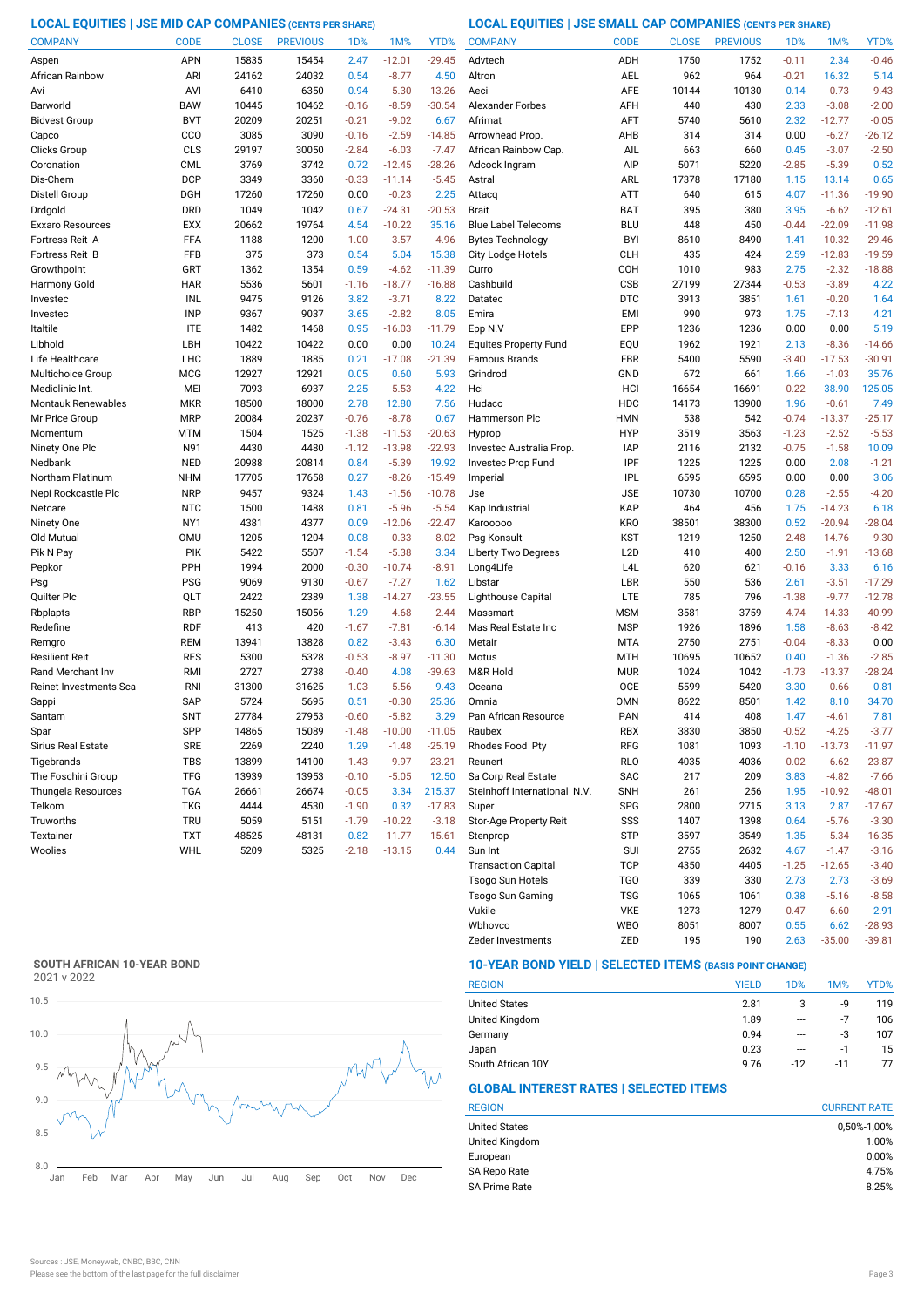### **EUROPEAN INDICES**

normalised percentage performances



**AMERICAN INDICES**

normalised percentage performances



### **ASIAN INDICES**

normalised percentage performances



Sources : JSE, Moneyweb, CNBC, BBC, CNN

### **GLOBAL MARKETS EUROPEAN MARKET COMMENTARY**

### SELECTED HEADLINES

European markets closed higher on Friday, tracking global gains as another volatile trading week comes to a close. The pan-European Stoxx 600 added 0.5% by the close, with travel and leisure stocks climbing 2% to lead gains as almost all sectors and major bourses finished in positive territory. On the data front, German producer prices soared 33.5% year on year in April, a new record annual rise as the war in Ukraine drives energy costs skyward in Europe's largest economy. U.K. retail sales jumped unexpectedly in April by 1.4% month-on-month, the Office for National Statistics said Friday. However, economists are expecting this to be a blip in an otherwise downward trajectory.



### **AMERICAN MARKET COMMENTARY**

### SELECTED HEADLINES

Rising recession fears pushed U.S. stocks briefly into a bear market on Friday with the S&P 500′s decline from its all-time high in January reaching 20% at one point. A dramatic late-day reversal pushed the benchmark slightly into the green for the day at the closing bell. Wall Street continued dumping shares of semiconductor stocks Friday on recession fears and as Applied Materials lowered its guidance. Elsewhere, shares of Deere fell 14% after the heavy equipment maker reported a revenue miss. Shares of Caterpillar declined more than 4%. Industrials such as Deere and Caterpillar are seen as barometers for the global economy.



### **ASIAN MARKET COMMENTARY**

# SELECTED HEADLINES

Shares in the Asia-Pacific region were mixed this morning as global concerns continue. Chinese electric vehicle maker Xpeng is set to report its first-quarter earnings later today. In Japan, the Nikkei 225 rose 0.44%, while Australia's S&P/ASX 200 advanced 0.12%. Greater China markets bucked the trend, with Hong Kong's Hang Seng index falling 1.31% in early trade. The Hang Seng Tech index fell 2.25%. The Shanghai Composite slipped 0.1% and the Shenzhen Component declined 0.32%.



Please see the bottom of the last page for the full disclaimer Page 3